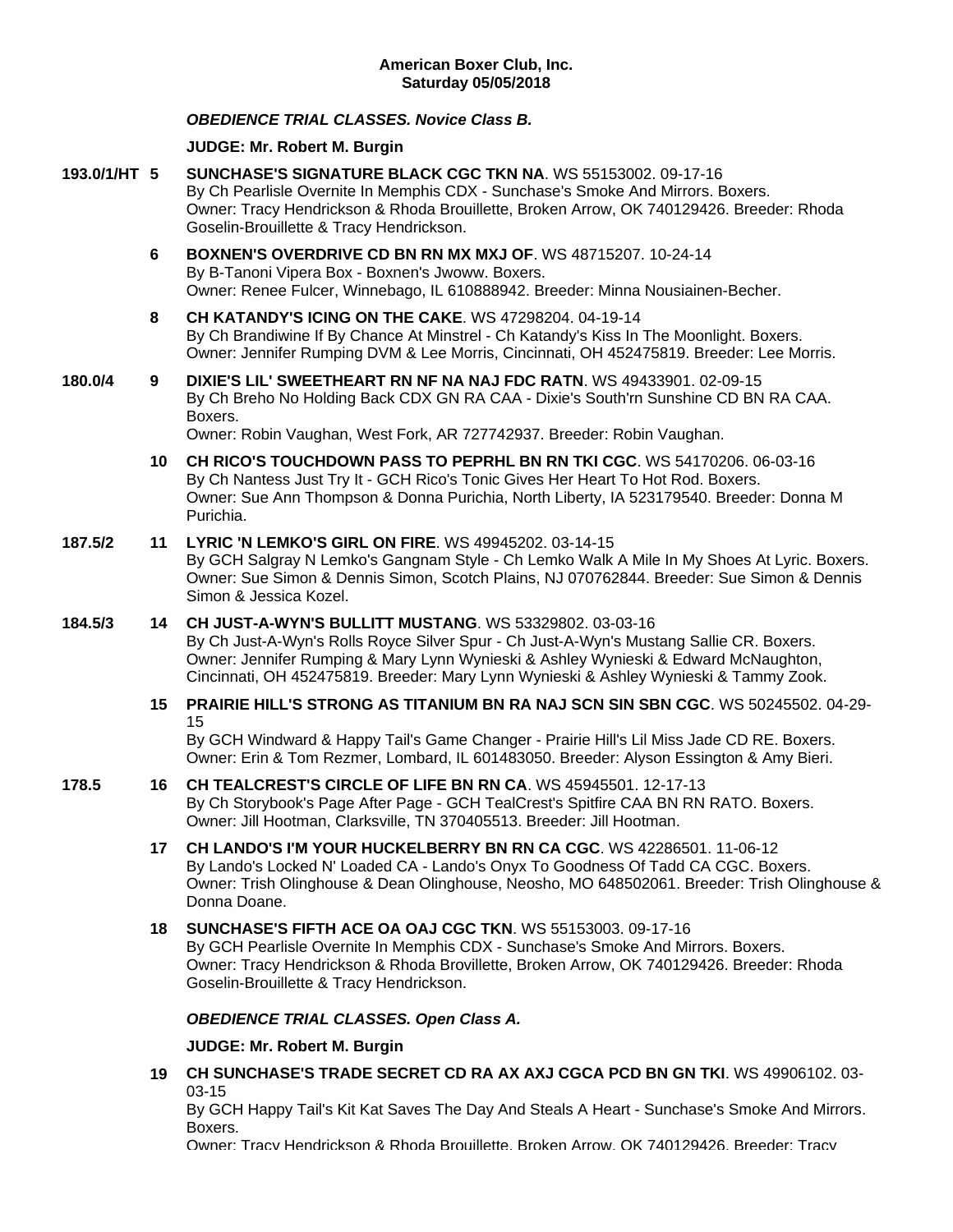Hendrickson & Rhoda Brouillette.

- **20 [XCALIBUR VON BACHBETT](http://www.infodog.com/my/drlookup2.htm?makc=WS%2041461305&mdog=Xcalibur+Von+Bachbett&wins=all)**. WS 41461305. 05-24-12 By Adonis Vom Grand Kevin - Icke Vom Silvertbach. Boxers. Owner: Jan Blevins, Carrollton, TX 750074817. Breeder: Cathy & George Markos.
- **21 [OLYMPIC'S TAKE IT AWAY CD PCD BN RE CA CGCA CGCU TKN](http://www.infodog.com/my/drlookup2.htm?makc=WS%2049995002&mdog=Olympic%27s+Take+It+Away+CD+PCD+BN+RE+CA+CGCA+CGCU+TKN&wins=all)**. WS 49995002. 02-20-15 By Ch Oak Knoll's Justice For All - Olympic's What Can I Say?. Boxers. Owner: Debora & Randall Hall & Julie Wilmore, Louisville, KY 402226645. Breeder: Julie Wilmore & Claudia Parsons.
- **22 [KACEE'S CRIME OF PASSION @ TEALCREST BN CD RA OA NAJ DN](http://www.infodog.com/my/drlookup2.htm?makc=WS%2045403604&mdog=KaCee%27s+Crime+Of+Passion+@+Tealcrest+BN+CD+RA+OA+NAJ+DN&wins=all)**. WS 45403604. 10-26-13 By Dizara's Wicked Game CDX BN RA - Bella Vom Schattenboxen BN RN. Boxers. Owner: Jill Hootman, Clarksville, TN 370405513. Breeder: Karen Suarez.
- **23 [CH CT GREAT EXPECTATIONS WINIFRED WILL DO! VCD1 CD RE BN AOJ HIAS HSBS CGCA](http://www.infodog.com/my/drlookup2.htm?makc=WS%2039438202&mdog=Ch+CT+Great+Expectations+Winifred+Will+Do!+VCD1+CD+RE+BN+AOJ+HIAs+HSBs+CGCA+TKP&wins=all)  [TKP](http://www.infodog.com/my/drlookup2.htm?makc=WS%2039438202&mdog=Ch+CT+Great+Expectations+Winifred+Will+Do!+VCD1+CD+RE+BN+AOJ+HIAs+HSBs+CGCA+TKP&wins=all)**. WS 39438202. 09-02-11 By Marc Del Benicadell - HC CT Shera's Great Expectations VCD1TDXVSTTDUTDAXAXJNFNJPHSAsdHXAsMHXBc. Boxers. Owner: Reegan Ray & Dr William Polonsky, Encinitas, CA 920244538. Breeder: Reegan Ray.

# *OBEDIENCE TRIAL CLASSES. Open Class B.*

### **JUDGE: [Mr. Robert M. Burgin](http://www.infodog.com/show/judge/jdgprofile.htm?jn=18811)**

**192.0/1 24 [SUNCHASE'S SPIN THE BOTTLE UD MX MXJ RE CGCA NF PCD MXJB](http://www.infodog.com/my/drlookup2.htm?makc=WS%2045539505&mdog=Sunchase%27s+Spin+The+Bottle+UD+MX+MXJ+RE+CGCA+NF+PCD+MXJB&wins=all)**. WS 45539505. 10-22- 13

> By Ch Sunchase's Zero To Hero UDX MX MXJ RA - Ch Sunchase's Smoke And Mirrors. Boxers. Owner: Tracy Hendrickson & Rhoda Brouillette, Broken Arrow, OK 740129426. Breeder: Tracy Hendrickson & Rhoda Brouillette.

#### **25 [CH PEPRHL LIFE'S A DANCE WITH DEBLYN VCD2 BN GN PCDX RE TDX AX AXJ PT](http://www.infodog.com/my/drlookup2.htm?makc=WS%2030844201&mdog=Ch+Peprhl+Life%27s+A+Dance+With+DebLyn+VCD2+BN+GN+PCDX+RE+TDX+AX+AXJ+PT&wins=all)**. WS 30844201. 06-29-09

By Ch OTCH Regal's Heeere's Johnny UDX RN - Ch Peprhl Will You Dance Marbo CD RE AX AXJ OF. Boxers.

Owner: Debra Owens & Caitlyn Owens, Luther, IA 501524705. Breeder: Sue Ann Thompson.

# **190.0/2 26 [TEALCREST'S BECK AND CALL UDX OM1 MX MXJ RN](http://www.infodog.com/my/drlookup2.htm?makc=WS%2040917801&mdog=Tealcrest%27s+Beck+And+Call+UDX+OM1+MX+MXJ+RN&wins=all)**. WS 40917801. 03-12-12

By Ch Tealcrest's Luck Of The Irish CD RA AX MXJ NF CA - Miro-Tealcrests What's UR Name RN CA. Boxers.

Owner: Mary Nee & Jill Hootman, Fairview Hts, IL 622083521. Breeder: Jill C Hootman & Robin Kennedy.

#### **188.5/3/HC 27 [SUNCHASE'S LITTLE PINK RIBBON UDX2 OM2 BN RAE MX MXS MXJ MJS OF CA TKA CGCA](http://www.infodog.com/my/drlookup2.htm?makc=WS%2035563707&mdog=Sunchase%27s+Little+Pink+Ribbon+UDX2+OM2+BN+RAE+MX+MXS+MXJ+MJS+OF+CA+TKA+CGCA&wins=all)**. WS 35563707. 10-14-10

By GCH Breezewood's Lord Of Wystmont CDX RA - Sunchase's Little Black Dress UDX AX AXJ RA CA OF CGCA OM. Boxers.

Owner: Tracy Hendrickson & Rhoda Brouillete, Broken Arrow, OK 740129426. Breeder: Tracy Hendrickson & Rhoda Brouillette.

*OBEDIENCE TRIAL CLASSES. Utility Class A.*

### **JUDGE: [Mrs. Shirley A. Spall](http://www.infodog.com/show/judge/jdgprofile.htm?jn=39543)**

**A 28 [ROCCO DI PALMA CDX BN RA OJ OAJ OF THDA CGC](http://www.infodog.com/my/drlookup2.htm?makc=WS%2035839207&mdog=Rocco+Di+Palma+CDX+BN+RA+OJ+OAJ+OF+THDA+CGC&wins=all)**. WS 35839207. 11-13-10 By Ace In The Hole XI - Double A's Cabernet. Boxers.

Owner: Elizabeth & Michael Gene Petko, Fort Mill, SC 297150190. Breeder: Amy Mayers & Anton Hummer.

### *OBEDIENCE TRIAL CLASSES. Utility Class B.*

**JUDGE: [Mrs. Shirley A. Spall](http://www.infodog.com/show/judge/jdgprofile.htm?jn=39543)**

**24 [SUNCHASE'S SPIN THE BOTTLE UD MX MXJ RE CGCA NF PCD MXJB](http://www.infodog.com/my/drlookup2.htm?makc=WS%2045539505&mdog=Sunchase%27s+Spin+The+Bottle+UD+MX+MXJ+RE+CGCA+NF+PCD+MXJB&wins=all)**. WS 45539505. 10-22- 13

By Ch Sunchase's Zero To Hero UDX MX MXJ RA - Ch Sunchase's Smoke And Mirrors. Boxers. Owner: Tracy Hendrickson & Rhoda Brouillette, Broken Arrow, OK 740129426. Breeder: Tracy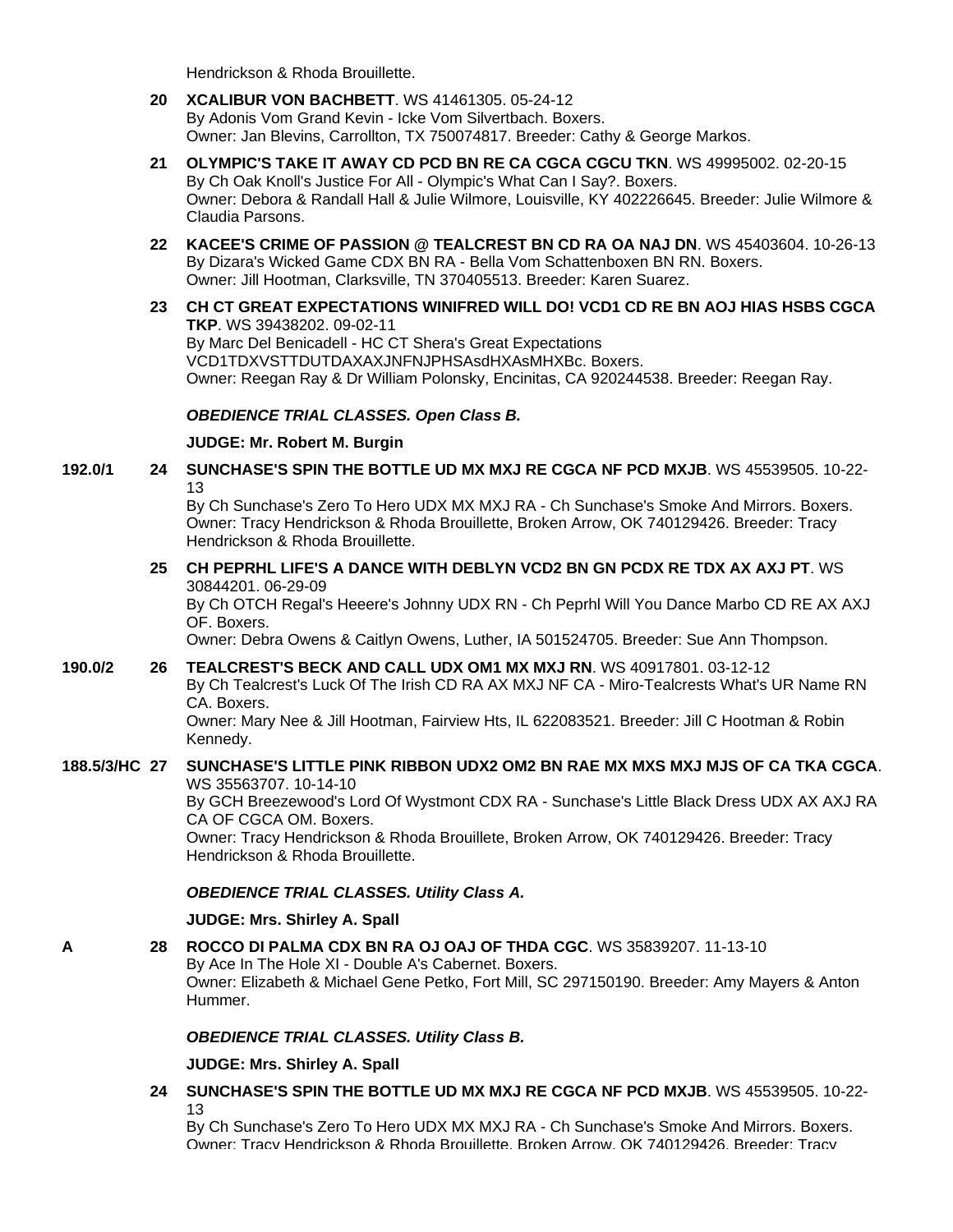Hendrickson & Rhoda Brouillette.

**185.5/2 26 [TEALCREST'S BECK AND CALL UDX OM1 MX MXJ RN](http://www.infodog.com/my/drlookup2.htm?makc=WS%2040917801&mdog=Tealcrest%27s+Beck+And+Call+UDX+OM1+MX+MXJ+RN&wins=all)**. WS 40917801. 03-12-12

By Ch Tealcrest's Luck Of The Irish CD RA AX MXJ NF CA - Miro-Tealcrests What's UR Name RN CA. Boxers.

Owner: Mary Nee & Jill Hootman, Fairview Hts, IL 622083521. Breeder: Jill C Hootman & Robin Kennedy.

### **191.5/1 27 [SUNCHASE'S LITTLE PINK RIBBON UDX2 OM2 BN RAE MX MXS MXJ MJS OF CA TKA CGCA](http://www.infodog.com/my/drlookup2.htm?makc=WS%2035563707&mdog=Sunchase%27s+Little+Pink+Ribbon+UDX2+OM2+BN+RAE+MX+MXS+MXJ+MJS+OF+CA+TKA+CGCA&wins=all)**. WS 35563707. 10-14-10

By GCH Breezewood's Lord Of Wystmont CDX RA - Sunchase's Little Black Dress UDX AX AXJ RA CA OF CGCA OM. Boxers.

Owner: Tracy Hendrickson & Rhoda Brouillete, Broken Arrow, OK 740129426. Breeder: Tracy Hendrickson & Rhoda Brouillette.

# *OBEDIENCE TRIAL CLASSES. Beginner Novice Class A.*

# **JUDGE: [Mr. Robert M. Burgin](http://www.infodog.com/show/judge/jdgprofile.htm?jn=18811)**

**A 29 [SOLEIL'S ONE...TWO...FIVE! AT FIREBRAND](http://www.infodog.com/my/drlookup2.htm?makc=WS%2056778402&mdog=Soleil%27s+One...Two...Five!+At+Firebrand&wins=all)**. WS 56778402. 04-12-17 By Lock N Load Armor CGC - Vintage N Ablaze Stolen Fire. Boxers. Owner: Katrina Sun & Jessica Englund, Lakewood, OH 441071047. Breeder: Sarah & MacKenzie Moore & Katrina Sun.

# *OBEDIENCE TRIAL CLASSES. Beginner Novice Class B.*

# **JUDGE: [Mr. Robert M. Burgin](http://www.infodog.com/show/judge/jdgprofile.htm?jn=18811)**

- **190.5/3 8 [CH KATANDY'S ICING ON THE CAKE](http://www.infodog.com/my/drlookup2.htm?makc=WS%2047298204&mdog=Ch+Katandy%27s+Icing+On+The+Cake&wins=all)**. WS 47298204. 04-19-14 By Ch Brandiwine If By Chance At Minstrel - Ch Katandy's Kiss In The Moonlight. Boxers. Owner: Jennifer Rumping DVM & Lee Morris, Cincinnati, OH 452475819. Breeder: Lee Morris.
	- **9 [DIXIE'S LIL' SWEETHEART RN NF NA NAJ FDC RATN](http://www.infodog.com/my/drlookup2.htm?makc=WS%2049433901&mdog=Dixie%27s+Lil%27+Sweetheart+RN+NF+NA+NAJ+FDC+RATN&wins=all)**. WS 49433901. 02-09-15 By Ch Breho No Holding Back CDX GN RA CAA - Dixie's South'rn Sunshine CD BN RA CAA. Boxers.

Owner: Robin Vaughan, West Fork, AR 727742937. Breeder: Robin Vaughan.

- **191.0/2 12 [CH INSPIRATION'S RED CARPET ARM CANDY CGC](http://www.infodog.com/my/drlookup2.htm?makc=WS%2046462902&mdog=Ch+Inspiration%27s+Red+Carpet+Arm+Candy+CGC&wins=all)**. WS 46462902. 01-22-14 By Ch Firestar's Indian Outlaw - Ch Inspiration's Pop Star. Boxers. Owner: Sandra Johnson & Gina Freer, Lemont, IL 604394633. Breeder: Gina Freer & Joleena Young.
	- **14 [CH JUST-A-WYN'S BULLITT MUSTANG](http://www.infodog.com/my/drlookup2.htm?makc=WS%2053329802&mdog=Ch+Just-A-Wyn%27s+Bullitt+Mustang&wins=all)**. WS 53329802. 03-03-16 By Ch Just-A-Wyn's Rolls Royce Silver Spur - Ch Just-A-Wyn's Mustang Sallie CR. Boxers. Owner: Jennifer Rumping & Mary Lynn Wynieski & Ashley Wynieski & Edward McNaughton, Cincinnati, OH 452475819. Breeder: Mary Lynn Wynieski & Ashley Wynieski & Tammy Zook.
	- **30 [CARMA N VANCROFT'S MYDE DESTINY](http://www.infodog.com/my/drlookup2.htm?makc=WS%2053901809&mdog=Carma+N+Vancroft%27s+Myde+Destiny&wins=all)**. WS 53901809. 04-22-16 By Ch Vancroft's Myde Impressive - GCHB Carma's Treasure At Sapphire. Boxers. Owner: Sue Simon & Denny Simon & Tina Halverson & Debi Bedford, Scotch Plains, NJ 070762844. Breeder: Tina Halverson & Dianne Pearson & Shelly Williams & Donna Doane.
- **183.0 31 [CH KATANDY'S FANNING THE](http://www.infodog.com/my/drlookup2.htm?makc=WS%2044054203&mdog=Ch+Katandy%27s+Fanning+The+Flames&wins=all) FLAMES**. WS 44054203. 04-30-13 By GCH Katandy's Fast Forward - Ch River Run's Paramount Masquerade. Boxers. Owner: Nadine Kuhlemeier, Afton, MN 550019794. Breeder: Lee Morris & Mark Young.
- **178.0 32 [PRISM'S DANCING LITTLE VIXEN RN SIN CGC](http://www.infodog.com/my/drlookup2.htm?makc=WS%2054319903&mdog=Prism%27s+Dancing+Little+Vixen+RN+SIN+CGC&wins=all)**. WS 54319903. 07-02-16 By GCHP Cherkei's Dick Tracey - Happy Tail's Star Dancer. Boxers. Owner: Erin & Tom Rezmer, Lombard, IL 601483050. Breeder: Michelle M Spanel.
- **186.5/4 33 [CH ROCKET N' LANDO VA VA VOOM CA](http://www.infodog.com/my/drlookup2.htm?makc=WS%2053525205&mdog=Ch+Rocket+N%27+Lando+Va+Va+Voom+CA&wins=all)**. WS 53525205. 04-24-16 By Twinkle Star V. Eurozone - Rocket N Focal Point's Written In The Stars RA CD MX MXJ MF TKN CGC. Boxers. Owner: Trish Olinghouse & Kerry Rodgers, Neosho, MO 648502061. Breeder: Kerry Rodgers.
- **186.0 34 [CH CARMA 'N SAPPHIRE'S TWIST AND SHOUT AT LYRIC](http://www.infodog.com/my/drlookup2.htm?makc=WS%2053901803&mdog=Ch+Carma+%27N+Sapphire%27s+Twist+And+Shout+At+Lyric&wins=all)**. WS 53901803. 04-22-16 By Ch Vancroft's Myde Impressive - GCHB Carma's Treasure At Sapphire. Boxers. Owner: Susan Simon & Dennis Simon & Tina Halverson, Scotch Plains, NJ 070762844. Breeder: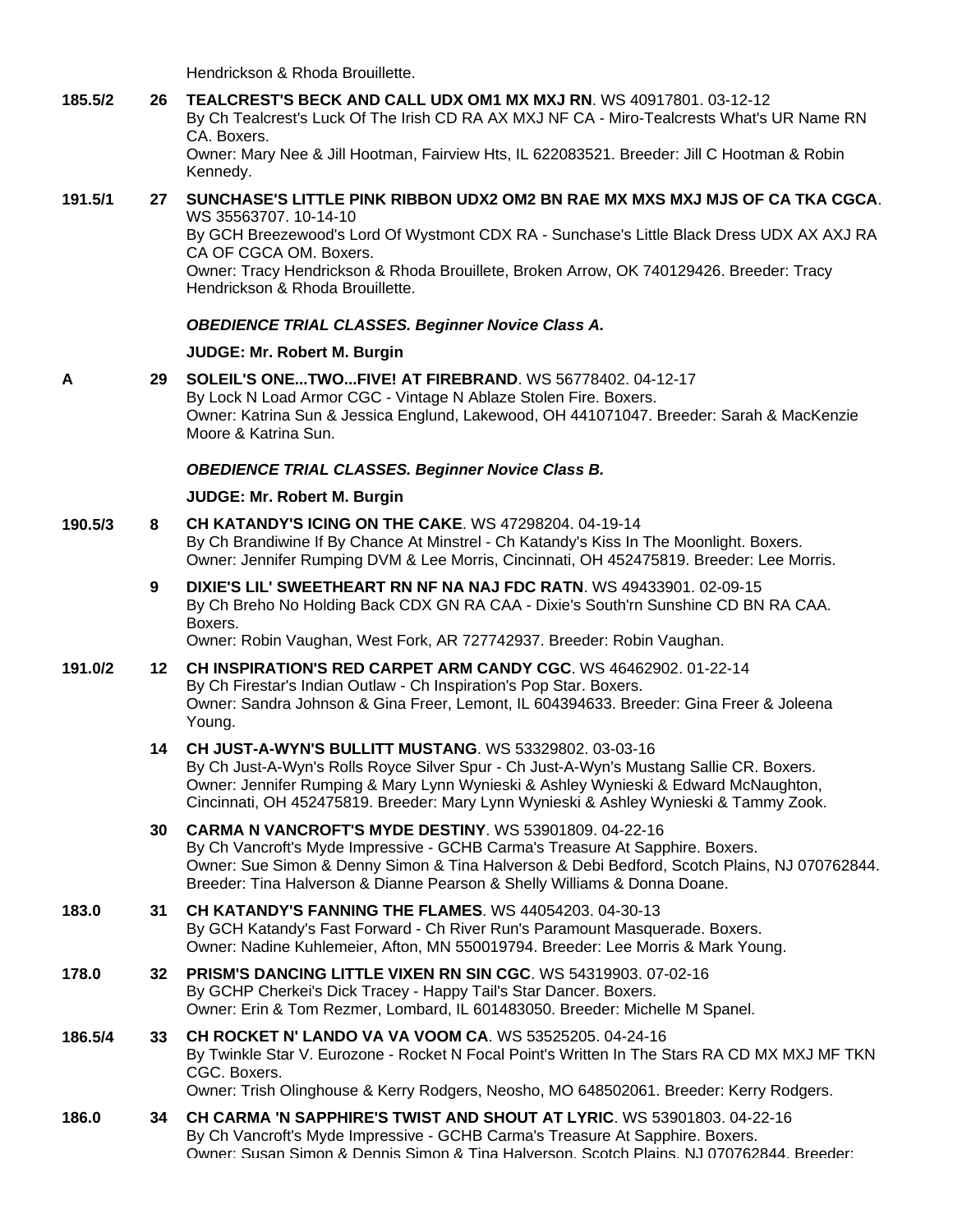Tina Halverson & Dianne Pearson & Shelly Williams & Donna Doane.

- **35 [CH SHIRA'S UNDER INVESTIGATION](http://www.infodog.com/my/drlookup2.htm?makc=WS%2045110405&mdog=Ch+Shira%27s+Under+Investigation&wins=all)**. WS 45110405. 09-18-13 By GCH Encore's War Games - Ch Shira's Kandy Kiss. Boxers. Owner: Rose & Kim Northcutt, Sherrard, IL 612818541. Breeder: Rose Northcutt.
- **182.0 36 [GCH SAVOY SICILIAN LOVE ME THUNDER CGC TKI RN](http://www.infodog.com/my/drlookup2.htm?makc=WS%2052347504&mdog=GCH+Savoy+Sicilian+Love+Me+Thunder+CGC+TKI+RN&wins=all)**. WS 52347504. 12-26-15 By Haberl's Love Over Gold CDX GN RE CA - Savoy Sicilian Thunder Bunny. Boxers. Owner: Michele Valente & BJ Barnhart, Oviedo, FL 327654802. Breeder: Wendy Mayhall.
	- **37 [CH WINMERE PAINTED LADY](http://www.infodog.com/my/drlookup2.htm?makc=WS%2038429901&mdog=Ch+Winmere+Painted+Lady&wins=all)**. WS 38429901. 07-10-11 By Ch Belco's Kiss My Grizz - Winmere St. Clare RN. Boxers. Owner: Theresa Garton, Oklahoma City, OK 731131068. Breeder: Owner.
- **197.0/1 38 [DREAMCATCHER VON BACHBETT](http://www.infodog.com/my/drlookup2.htm?makc=WS%2054702602&mdog=Dreamcatcher+Von+Bachbett&wins=all)**. WS 54702602. 07-21-16 By Veith Von Altenburg - Itzi-Bitzi Vom Advokat. Boxers. Owner: Jan Blevins, Carrollton, TX 750074817. Breeder: George & Cathy Markos.

### *OBEDIENCE TRIAL CLASSES. Graduate Novice Class.*

#### **JUDGE: [Mr. Robert M. Burgin](http://www.infodog.com/show/judge/jdgprofile.htm?jn=18811)**

- **6 [BOXNEN'S OVERDRIVE CD BN RN MX MXJ OF](http://www.infodog.com/my/drlookup2.htm?makc=WS%2048715207&mdog=Boxnen%27s+Overdrive+CD+BN+RN+MX+MXJ+OF&wins=all)**. WS 48715207. 10-24-14 By B-Tanoni Vipera Box - Boxnen's Jwoww. Boxers. Owner: Renee Fulcer, Winnebago, IL 610888942. Breeder: Minna Nousiainen-Becher.
- **15 [PRAIRIE HILL'S STRONG AS TITANIUM BN RA NAJ SCN SIN SBN CGC](http://www.infodog.com/my/drlookup2.htm?makc=WS%2050245502&mdog=Prairie+Hill%27s+Strong+As+Titanium+BN+RA+NAJ+SCN+SIN+SBN+CGC&wins=all)**. WS 50245502. 04-29- 15

By GCH Windward & Happy Tail's Game Changer - Prairie Hill's Lil Miss Jade CD RE. Boxers. Owner: Erin & Tom Rezmer, Lombard, IL 601483050. Breeder: Alyson Essington & Amy Bieri.

- **20 [XCALIBUR VON BACHBETT](http://www.infodog.com/my/drlookup2.htm?makc=WS%2041461305&mdog=Xcalibur+Von+Bachbett&wins=all)**. WS 41461305. 05-24-12 By Adonis Vom Grand Kevin - Icke Vom Silvertbach. Boxers. Owner: Jan Blevins, Carrollton, TX 750074817. Breeder: Cathy & George Markos.
- **21 [OLYMPIC'S TAKE IT AWAY CD PCD BN RE CA CGCA CGCU TKN](http://www.infodog.com/my/drlookup2.htm?makc=WS%2049995002&mdog=Olympic%27s+Take+It+Away+CD+PCD+BN+RE+CA+CGCA+CGCU+TKN&wins=all)**. WS 49995002. 02-20-15 By Ch Oak Knoll's Justice For All - Olympic's What Can I Say?. Boxers. Owner: Debora & Randall Hall & Julie Wilmore, Louisville, KY 402226645. Breeder: Julie Wilmore & Claudia Parsons.

### *OBEDIENCE TRIAL CLASSES. Preferred Open Class.*

### **JUDGE: [Mr. Robert M. Burgin](http://www.infodog.com/show/judge/jdgprofile.htm?jn=18811)**

**A 28 [ROCCO DI PALMA CDX BN RA OJ OAJ OF THDA CGC](http://www.infodog.com/my/drlookup2.htm?makc=WS%2035839207&mdog=Rocco+Di+Palma+CDX+BN+RA+OJ+OAJ+OF+THDA+CGC&wins=all)**. WS 35839207. 11-13-10 By Ace In The Hole XI - Double A's Cabernet. Boxers. Owner: Elizabeth & Michael Gene Petko, Fort Mill, SC 297150190. Breeder: Amy Mayers & Anton Hummer.

### *OBEDIENCE TRIAL CLASSES. Graduate Open Class.*

### **JUDGE: [Mrs. Shirley A. Spall](http://www.infodog.com/show/judge/jdgprofile.htm?jn=39543)**

**40 [CH DEBLYN'S PEPRHL WICKED CDX BN RE MX MXJ NF](http://www.infodog.com/my/drlookup2.htm?makc=WS%2045881505&mdog=Ch+DebLyn%27s+Peprhl+Wicked+CDX+BN+RE+MX+MXJ+NF&wins=all)**. WS 45881505. 12-02-13 By Ch Storybook's Page After Page - Ch Peprhl Life's A Dance With DebLyn VCD2 RE AX AXJ PT. Boxers.

Owner: Sue Ann Thompson, North Liberty, IA 523179540. Breeder: Deb & Caitlyn Owens & Sue Ann Thompson.

### *OBEDIENCE TRIAL CLASSES. Brace Competition (Obedience).*

**JUDGE: [Mrs. Shirley A. Spall](http://www.infodog.com/show/judge/jdgprofile.htm?jn=39543)**

**179.0/1 25 [CH PEPRHL LIFE'S A DANCE WITH DEBLYN VCD2 BN GN PCDX RE TDX AX AXJ PT](http://www.infodog.com/my/drlookup2.htm?makc=WS%2030844201&mdog=Ch+Peprhl+Life%27s+A+Dance+With+DebLyn+VCD2+BN+GN+PCDX+RE+TDX+AX+AXJ+PT&wins=all)**. WS 30844201. 06-29-09 By Ch OTCH Regal's Heeere's Johnny UDX RN - Ch Peprhl Will You Dance Marbo CD RE AX AXJ OF. Boxers.

Owner: Debra Owens & Caitlyn Owens, Luther, IA 501524705. Breeder: Sue Ann Thompson.